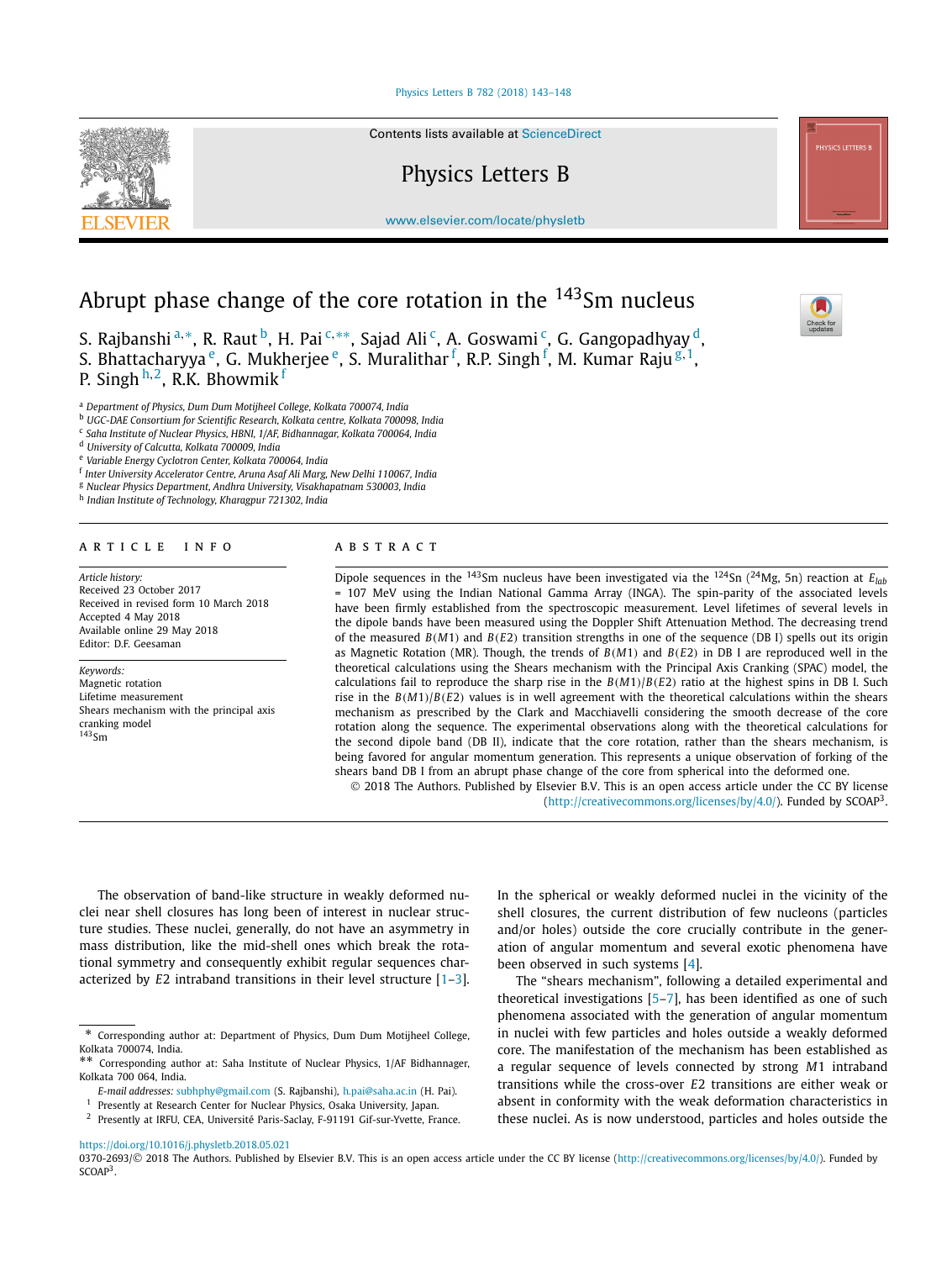<span id="page-1-0"></span>weakly deformed core can form an arrangement of two perpendicularly aligned angular momentum vectors (blades) that represent the band head configuration of the band. Angular momentum along the band is generated by closing-in of the two blades, much like that of a pair of shears that renders the name shears band to the resulting sequence. Such an arrangement of particle and hole angular momentum leads to a large transverse component of the magnetic dipole moment (see, for example, Fig. 4 of Ref. [\[4\]](#page-5-0)) that explains the strong intraband *M*1 transitions observed in the bands. This transverse component of the magnetic dipole moment decreases in magnitude with the closing-in of the angular momentum vectors thus explaining the decreasing trend of the *B(M*1*)* values along the band. The perpendicular component of magnetic dipole moment of the valence nucleons rotates about the total angular momentum axis and hence identified as Magnetic Rotational (MR) band. The MR bands terminate when the two blades are completely aligned to the total angular momentum vector generating the maximum possible spin corresponding to the particle-hole configuration assigned to the respective MR band [\[4\]](#page-5-0). The experimental signature of the MR band structure is a decreasing trend of the  $B(M1)$  and  $B(E2)$  values with increasing spin and the same has been well interpreted within the theoretical framework invoked for the purpose [\[4,8\]](#page-5-0).

Though the nuclei in the vicinity of the shell closures do not have a stable deformation in the ground state, the excited multiquasiparticle configurations involving high-j deformation driving orbitals, associated with MR bands, can extend a polarizing effect on the core leading to a weak deformation of the latter, manifested in the weak cross-over *E*2 transitions in these bands. In fact the total angular momentum of the constituent states in MR bands has contributions not only from the aligning angular momentum vectors generated by particles and holes but also from the rotation of the weakly deformed core. As the current distributions of the particles and the holes become more symmetric along the MR band, their polarizing effect correspondingly decreases and the same is indicated by the diminishing *B(E*2*)* strengths with increasing spin in the MR bands. Interestingly, however, the *B(M*1*)/B(E*2*)* ratio also exhibits a decreasing trend along the band thus implying an increasing core contribution along the MR sequence. This is appropriately interpreted by the Shears mechanism with Principal Axis Craking (SPAC) model that has been successfully applied to the MR bands observed in  $^{139}$ Sm,  $^{141}$ Eu and  $^{142}$ Gd [9-11]. Quite uniquely, contrary to the aforementioned generality in the trend of the  $B(M1)/B(E2)$  ratio along the MR bands, a smooth increase in this ratio has been observed in one of the dipole sequences in the  $144$ Dy nucleus [\[12\]](#page-5-0). This band was ascribed to the MR phenomenon but no conclusive explanation could be presented for the idiosyncrasy. In the wake of such observations, a probe into the role of core rotation in the MR phenomenon, its contribution in the generation of angular momentum therein and its evolution along the band is warranted.

The present paper reports such a study in the  $^{143}$ Sm ( $Z = 62$ ,  $N = 81$ ) nucleus. The nucleus was previously studied by Raut et al. [\[13\]](#page-5-0) using heavy-ion induced fusion-evaporation reaction and an array of six Compton suppressed Clover detectors as the detection system. A dipole band, with a band-head energy of  $\sim 8.6$  MeV and tentative spin-parity 43*/*2− was reported therein. The band was tentatively interpreted in the light of the MR phenomenon but, in the absence of any lifetime measurements, no conclusive evidence for the proposition could be obtained. The current work re-investigates the dipole structure (DB I) in  $143$ Sm using an array of higher efficiency provides confirmation to the MR mechanism associated with the sequence and reports a new dipole band (DB II) feeding DB I, at one of its intermediate states. Such bifurcation in the level structure is understood to embody a novel behaviour of



Fig. 1. The proposed level structure of the negative parity states above the 7027-keV 35*/*2<sup>−</sup> state in 143Sm. The newly observed transitions are marked by an asterisk.

this nucleus in the generation of angular momentum at the highest excitations.

The dipole structures in  $143$  Sm were populated in the present study using  $124$ Sn( $24$ Mg, 5n) reaction at  $E_{lab} = 107$  MeV. The beam was obtained from the 15 UD pelletron at the Inter University Accelerator Center (IUAC), New Delhi. The target was 0.8 mg/cm<sup>2</sup> enriched (99.9%) <sup>124</sup>Sn evaporated on a 13 mg/cm<sup>2</sup> gold backing. The residues were produced with velocity *β* ∼ <sup>1</sup>*.*6%. The de-exciting *γ* transitions were detected using the Indian National Gamma Array (INGA) which consisted of eighteen Compton suppressed clover detectors arranged in four different angles  $90^{\circ}(6)$ ,  $123^{\circ}(4)$ ,  $148^{\circ}(4)$ and  $57°(4)$  with respect to the beam axis (the number in the parenthesis is the detector numbers at the respective angles) [\[14\]](#page-5-0). About 8  $\times$  10<sup>8</sup> two and higher fold  $\gamma$ - $\gamma$  coincidence events were collected in list mode format. The acquired data was sorted into different symmetric and angle dependent *Eγ* –*Eγ* matrices with INGASORT [\[15\]](#page-5-0) software and subsequent analysis was performed using the INGASORT [\[15\]](#page-5-0) and RADWARE [\[16,17\]](#page-5-0) codes. The multipolarities and the electromagnetic characters of the observed *γ* -ray transitions, for assigning the spin-parity of the levels, were determined from the measurements of the ratio for Directional Correlation from Oriented ( $R_{DCO}$ ) state [\[18,19\]](#page-5-0), the asymmetry in linear polarization  $(\Delta)$  [\[20–23\]](#page-5-0) and the mixing ratio  $(\delta)$  [\[24–26\]](#page-5-0). The experimental details and data analysis procedures have been described in details in Ref. [\[27,28\]](#page-5-0).

The proposed dipole bands in  $143$  Sm, as observed in the present work, is illustrated in Fig. 1. In the previous study  $[13]$  the spinparity assignments of the associated levels were tentative owing to the large uncertainties or impossibilities in the  $R_{DCO}$  and polarization asymmetry measurements of transitions, such as 126 keV, leading to the dipole band. In the current investigation, the 490.8 keV transition has been observed de-exciting the same 7517 keV level as the 126 keV transition. The *R<sub>DCO</sub>* and polarization asymmetry values of this 490.8 keV *γ* -ray establish its *E*2 character, following which the spin-parity of the 7517 keV level could be confirmed to be 39*/*2−, upholding the previous (tentative) assign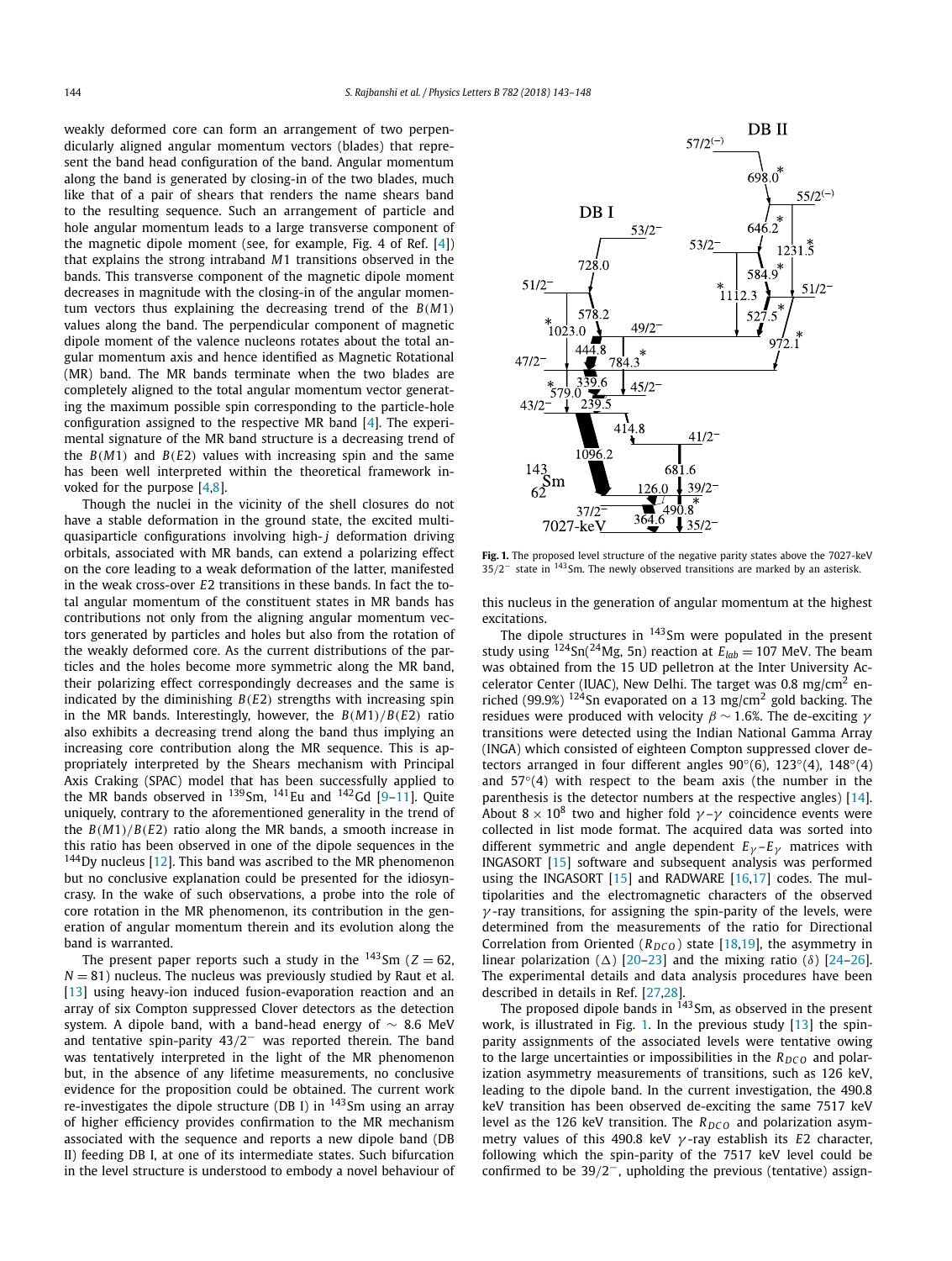ment by Raut et al. Further, the  $R_{DCO}$  and polarization asymmetry values for the 1096.2, 414.8 and 681.6 keV transitions are consistent with the previous assignments and consequently the spinparity of the 8614 keV state has been conclusively assigned as 43*/*2−.

Raut et al. had reported a dipole sequence in the <sup>143</sup>Sm nucleus starting at 8614 keV level and extending upto a spin of 57*/*2−. The  $R_{DCO}$ , polarization asymmetry and multipole mixing ratio of the first four member transitions of this band, 239.5, 339.6, 444.8 and 578.2 keV, determined in the present study establish their predominantly *M*1 nature in compliance with the earlier assignments and confirming the spin-parity of the sequence upto 51*/*2−. Above this state, Raut et al. had assigned three *M*1 transitions, 602, 728 and 706 keV, to the dipole band. The present work, carried out using a substantially more sensitive detection setup, has confirmed the 728.0 keV transition as a member of the dipole band above 51*/*2− state while the 602.0 and 706.0 keV transitions are placed above the 51*/*2− 10213.7-keV and 49*/*2− 9635.5-keV excited states, in parallel with the 728.0 and 578.2-keV in-band transitions, respectively. Measured  $R_{DCO}$ , and  $\Delta$  values for the 728.0-keV transition have been confirmed the spin-parity of 53*/*2− for the highest observed state of the band designated as DB I. We have also observed the weak cross-over transitions between 47*/*2<sup>−</sup> → 43*/*2−, 49*/*2<sup>−</sup> → 45*/*2<sup>−</sup> and 51*/*2<sup>−</sup> → 47*/*2<sup>−</sup> states in DB I (Fig. [1\)](#page-1-0). The *RDCO* and polarization asymmetry measurements of these confirm their *E*2 character.

The salient finding of the present work is the observation of a bifurcation in DB I at 49*/*2− leading to another sequence of levels connected by the 527.5, 584.9, 646.2 and 698.0 keV transitions. The *R<sub>DCO</sub>* and polarization asymmetry measurements of 527.5 and 584.9 keV *γ* -rays indicate their predominantly *M*1 nature. The polarization asymmetry of 646.2 and 698.0 keV transitions could not be determined owing to the want of statistics at these highest excitations but the  $R_{DCO}$  values for these do indicate their dipole character. Following these assignments, the sequence of levels forked from DB I has been interpreted as the second dipole band, labelled as DB II in Fig. [1.](#page-1-0) Cross-over transitions connecting 53*/*2<sup>−</sup> → 49*/*2<sup>−</sup> and 55*/*2<sup>−</sup> → 51*/*2<sup>−</sup> states (Fig. [1\)](#page-1-0) in DB II have also been observed with statistics that did not allow for determination of their polarization asymmetry but did qualify for the extraction of the  $R_{DCO}$  values that confirm their quadrupole character.

Observation of Doppler-broaden lineshape corresponding to the *γ* -rays in DB I and DB II facilitated the determination of level lifetimes in these bands using the Doppler Shift Attenuation Method (DSAM). A combination of developments reported in [\[29\]](#page-5-0) and the LINESHAPE [\[30,31\]](#page-5-0) package has been used for the corresponding analysis. The stopping of the residue through the target and the backing media were simulated using Monte Carlo based codes and updated stopping powers from the SRIM database. The simulated trajectories were then used to generate velocity profiles of the residual nuclei ( $^{143}$ Sm) for the clover detectors at different angles by assuming that the response of a composite clover detector was identical to a single-crystal high-purity germanium (HPGe) detector with the dimension same as the dimension of the former placed at the same distance. The validity of this assumption was checked by analyzing the Doppler shapes obtained from a single crystal of a particular clover detector in the array [\[27\]](#page-5-0) and comparing the lifetime results with that obtained from using the clover.

The velocity profiles were used as input parameter to calculate the expected Doppler shapes for transitions of interest. The level lifetimes were finally determined by the least square fitting of the experimental (gated) spectra with the calculated shapes. It is understood that if the spectrum is from a gate on a transition below (GTB) the transition of interest, it is necessary to incorporate the contributions from the side feeding transitions while analyzing the level lifetime. For analysis with GTB, as far as the LINESHAPE package is concerned, the side feeding is modelled with a cascade of five transitions and the moment of inertia of the sequence is typically chosen to be similar to that of the band of interest being analyzed. The same procedure has been adopted in the present work for determining the level lifetimes in DB I and DB II. In this process, the effect of variation in the side-feeding intensity between two extreme values (taking the corresponding uncertainties in intensities into account) resulted in a change in the evaluated level lifetime by less than 10%. The detail analysis procedure was discussed in Refs. [\[27,28\]](#page-5-0).

In the fitting process, the particular situation is occurred for the level which is populated by more than one *γ* transitions (for example, 51*/*2− of DB II which decays via the 527.5-keV transition which is populated by the 584.9 and 1231.5-keV transitions deexciting from the 53*/*2<sup>−</sup> and 55*/*2*(*−*)* levels of DB II, respectively) and both of them have level lifetime. In the fitting process, one transition has been considered as in-band transition whereas other transition is representative of the observed side-feeding transition. This information has been incorporated in the feeding history of the level of interest by replacing the lifetime of the top feeding inband level with the intensity weighted average of the lifetimes of the states through which the transitions decay.

The side feeding lifetime is often identified as one of the principal uncertainties in the analysis of DSAM data. However, if the spectrum is generated from a gate on a transition that is atop (GTT) the transition of interest the effect of the side feeding is eliminated. Such spectra with gates on the higher lying transitions, above the transitions of interest, are plagued with lack of statistics, and it is often impossible to use these for lifetime analysis. In the present work, level lifetimes of some of the levels, both in DB I and DB II, could actually be extracted from both GTB and GTT spectra. These were 45*/*2−, 47*/*2− and 49*/*2− states in DB I and 51*/*2−, 53*/*2− states in DB II. This analysis facilitated extraction of side feeding times required for determination of level lifetimes from GTB spectra. The lifetime of these levels were first determined using GTT spectra and then using the GTB ones, for different values of the side-feeding times, in order to reproduce the result obtained from the GTT. In the process, the side feeding time required for the GTB based analysis, was extracted. For the remaining states, where both the GTT and the GTB techniques could not be applied and the lifetime had to be determined only from the GTB, the value of the side feeding time used was determined from an extrapolation of the measured values of the same from the previous analysis [\[32\]](#page-5-0).

Table [1](#page-3-0) summarizes the  $R_{DCO}$ ,  $\Delta$ , and the lifetime results from the present measurements along with the *B(M*1*)* and the *B(E*2*)* values in bands DB I and DB II in  $143$  Sm. Fig. [2](#page-3-0) illustrates typical fits to the experimental Doppler affected spectra that were simultaneously fitted at three different angles, 148*<sup>o</sup>* , 123*<sup>o</sup>* and 90*o*, to obtain lifetime results. The uncertainties on the quoted lifetimes were derived from behaviour of the  $\chi^2$  value in the vicinity of the least square minimum. The uncertainties do not include the systematic contribution of the stopping powers that, owing to the use of updated and experimentally bench marked stopping powers from the SRIM database, are expected to be  $\sim$  5%. The absence or non-observation of the cross-over (*E*2) transition 53*/*2<sup>−</sup> → 49*/*2<sup>−</sup> in DB I actually results in a large value of the *B(M*1*)/B(E*2*)* ratio for the 53*/*2− state. The lower limit of this value can be estimated from the minimum intensity of the transition required for observing it in the coincidence spectrum. In the present data, we were able to observe the  $\gamma$ -ray transitions with minimum intensity at 1% with respect to that of the 239.5 keV transition. Considering this to be the maximum intensity of the unobserved cross-over transition, the lower limit of the ratio of the *B(M*1*)* and the *B(E*2*)*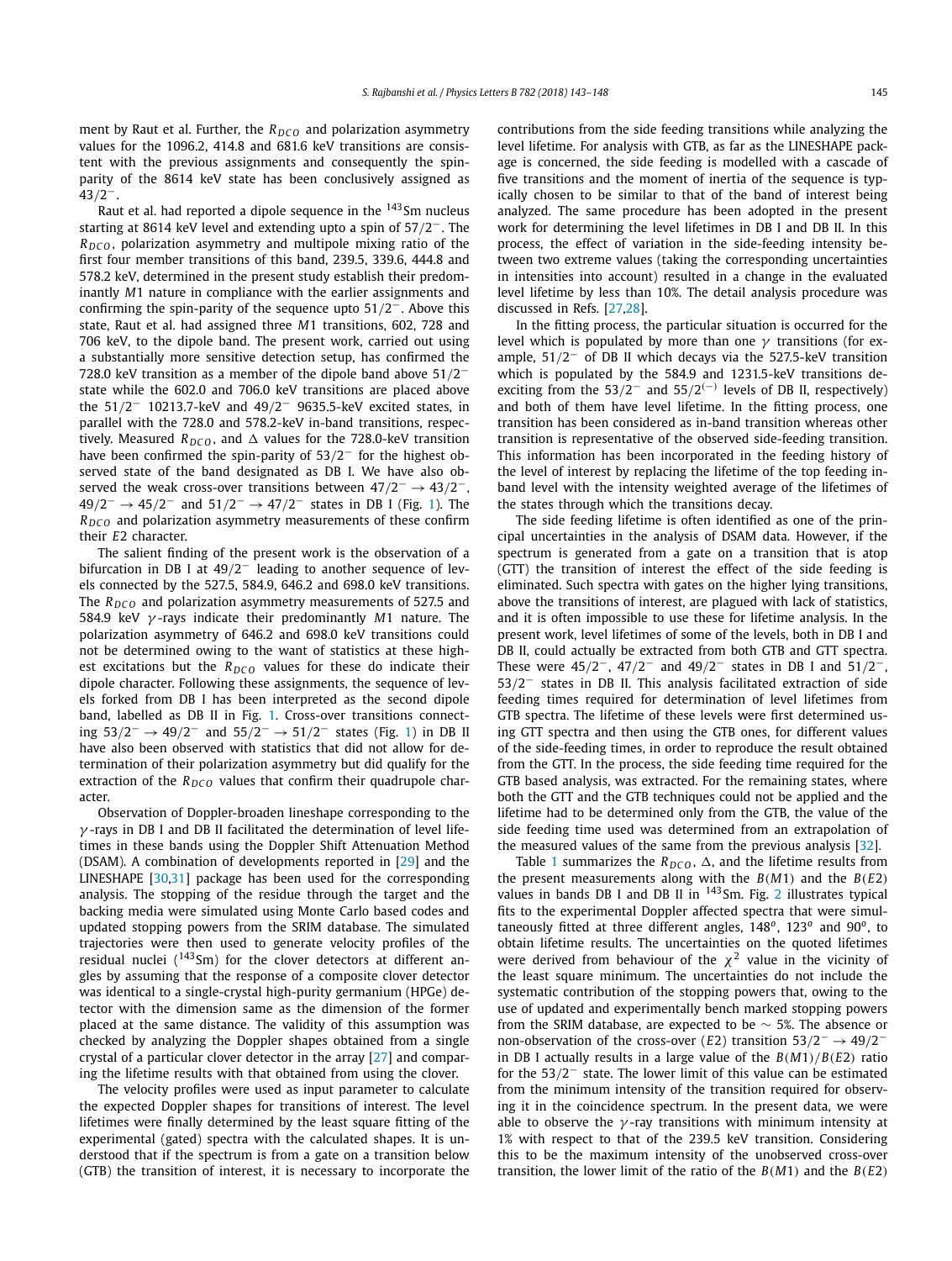### <span id="page-3-0"></span>**Table 1**

The DCO ratio ( $R_{DCO}$ ), polarization asymmetry ( $\Delta$ ), level lifetimes ( $\tau$ ) and side feeding lifetimes ( $\tau_{sf}$ ) of the states and the corresponding  $B(M1)$ ,  $B(E2)$  and  $B(M1)/B(E2)$ transitions rates for the  $\gamma$  transitions of the dipole bands DB I and DB II in <sup>143</sup>Sm.

| $J_i$<br>$[\hbar] % \centering \includegraphics[width=0.9\columnwidth]{figures/fig_10.pdf} \caption{The figure shows the number of parameters in the left and right.} \label{fig:time} %$ | $J_f$<br>$[h] \centering% \includegraphics[width=1.0\textwidth]{Figures/PD1.png} \caption{The 3D (black) model for the 3D (black) model. The 3D (black) model is shown in Fig.~\ref{fig:1}, (a) and (b) and (c) are shown in Fig.~\ref{fig:1}, (b) and (c) are shown in Fig.~\ref{fig:1}, (c) and (d) are shown in Fig.~\ref{fig:1}, (d) and (e) are shown in Fig.~\ref{fig:1}, (e) and (f) are shown in Fig.~\ref{fig:1}, (f) and (g) are shown in Fig.~\ref{fig:1}, (g) and (h) are shown in Fig.~\ref{fig:1}, (h) and (i) are$ | $E_{\nu}$<br>[MeV] | $R_{DCO}$ <sup>a</sup> | Δ           | <b>Branching</b><br>[%] | τ<br>[ps]              | $\tau_{sf}$<br>[ps]    | B(M1)<br>$[\mu_N^2]$   | B(E2)<br>$[e^2b^2]$              | B(M1)/B(E2)<br>$[\mu_N^2/e^2b^2]$ |
|-------------------------------------------------------------------------------------------------------------------------------------------------------------------------------------------|-----------------------------------------------------------------------------------------------------------------------------------------------------------------------------------------------------------------------------------------------------------------------------------------------------------------------------------------------------------------------------------------------------------------------------------------------------------------------------------------------------------------------------------|--------------------|------------------------|-------------|-------------------------|------------------------|------------------------|------------------------|----------------------------------|-----------------------------------|
| DB I                                                                                                                                                                                      |                                                                                                                                                                                                                                                                                                                                                                                                                                                                                                                                   |                    |                        |             |                         |                        |                        |                        |                                  |                                   |
| $45/2^-$                                                                                                                                                                                  | $43/2^-$                                                                                                                                                                                                                                                                                                                                                                                                                                                                                                                          | 239.5              | $0.56(3)^{Q}$          | $-0.21(16)$ | 100                     | $1.02^{+0.16}_{-0.12}$ | $0.20(3)$ <sup>b</sup> | $3.52^{+0.55}_{-0.42}$ |                                  |                                   |
| $47/2^-$                                                                                                                                                                                  | $45/2^{-}$                                                                                                                                                                                                                                                                                                                                                                                                                                                                                                                        | 339.6              | $0.52(3)^{Q}$          | $-0.27(4)$  | 92.3                    | $0.58^{+0.09}_{-0.08}$ | $0.21(3)^{b}$          | $2.16^{+0.34}_{-0.28}$ |                                  | $12.70^{+2.50}_{-2.22}$           |
|                                                                                                                                                                                           | $43/2^{-}$                                                                                                                                                                                                                                                                                                                                                                                                                                                                                                                        | 579.0              |                        |             | 7.7                     |                        |                        |                        | $0.17\substack{+0.02 \\ -0.02}$  |                                   |
| $49/2^-$                                                                                                                                                                                  | $47/2^-$                                                                                                                                                                                                                                                                                                                                                                                                                                                                                                                          | 444.8              | $0.48(4)^{Q}$          | $-0.12(4)$  | 85.8                    | $0.44^{+0.07}_{-0.06}$ | $0.18(3)$ <sup>b</sup> | $1.20^{+0.20}_{-0.16}$ |                                  | $13.33^{+3.70}_{-2.31}$           |
|                                                                                                                                                                                           | $45/2^{-}$                                                                                                                                                                                                                                                                                                                                                                                                                                                                                                                        | 784.3              | $1.70(15)^{D}$         | $+0.32(11)$ | 14.2                    |                        |                        |                        | $0.09 \substack{+0.02 \\ -0.01}$ |                                   |
| $51/2^-$                                                                                                                                                                                  | $49/2^-$                                                                                                                                                                                                                                                                                                                                                                                                                                                                                                                          | 578.2              | $1.27(10)^{D}$         | $-0.08(3)$  | 85.4                    | $0.41_{-0.06}^{+0.07}$ | $0.16(4)^{c}$          | $0.61^{+0.10}_{-0.09}$ |                                  | $20.33_{-4.20}^{+4.91}$           |
|                                                                                                                                                                                           | $47/2^-$                                                                                                                                                                                                                                                                                                                                                                                                                                                                                                                          | 1023.0             |                        | $+0.11(3)$  | 14.6                    |                        |                        |                        | 0.03(1)                          |                                   |
| $53/2^-$                                                                                                                                                                                  | $51/2^-$                                                                                                                                                                                                                                                                                                                                                                                                                                                                                                                          | 728.0              | $1.09(9)^{D}$          | $-0.04(2)$  | 100                     | $0.78\downarrow$       | $0.13(3)^{c}$          | $0.18+$                |                                  | 46.78 <sup>d</sup>                |
| DB II                                                                                                                                                                                     |                                                                                                                                                                                                                                                                                                                                                                                                                                                                                                                                   |                    |                        |             |                         |                        |                        |                        |                                  |                                   |
| $51/2^-$                                                                                                                                                                                  | $49/2^-$                                                                                                                                                                                                                                                                                                                                                                                                                                                                                                                          | 527.5              | $0.45(4)^{Q}$          | $-0.26(8)$  | 74.8                    | $0.78^{+0.12}_{-0.09}$ | $0.15(3)^{b}$          | $0.36^{+0.06}_{-0.04}$ |                                  | $12.00^{+2.61}_{-1.96}$           |
|                                                                                                                                                                                           | $47/2^-$                                                                                                                                                                                                                                                                                                                                                                                                                                                                                                                          | 972.1              | $1.81(23)^{D}$         |             | 25.2                    |                        |                        |                        | 0.03(1)                          |                                   |
| $53/2^-$                                                                                                                                                                                  | $51/2^-$                                                                                                                                                                                                                                                                                                                                                                                                                                                                                                                          | 584.9              | $0.42(4)^{Q}$          | $-0.12(5)$  | 73.6                    | $0.57^{+0.09}_{-0.07}$ | $0.16(4)$ <sup>b</sup> | $0.35^{+0.06}_{-0.04}$ |                                  | $17.50^{+3.91}_{-3.04}$           |
|                                                                                                                                                                                           | $49/2^-$                                                                                                                                                                                                                                                                                                                                                                                                                                                                                                                          | 1112.3             | $2.09(21)^{D}$         |             | 26.4                    |                        |                        |                        | 0.02(1)                          |                                   |
| $55/2^{(-)}$                                                                                                                                                                              | $53/2^-$                                                                                                                                                                                                                                                                                                                                                                                                                                                                                                                          | 646.2              | $0.91(8)^{D}$          |             | 64.3                    | $0.44^{+0.07}_{-0.06}$ | $0.11(3)^{c}$          | $0.31^{+0.05}_{-0.04}$ |                                  | $15.50^{+3.49}_{-2.99}$           |
|                                                                                                                                                                                           | $51/2^-$                                                                                                                                                                                                                                                                                                                                                                                                                                                                                                                          | 1231.5             | $1.77(20)^D$           |             | 35.7                    |                        |                        |                        | 0.02(1)                          |                                   |
| $57/2^{(-)}$                                                                                                                                                                              | $55/2^{(-)}$                                                                                                                                                                                                                                                                                                                                                                                                                                                                                                                      | 698.0              | $1.28(11)^{D}$         |             | 100                     | $0.66\downarrow$       | $0.08(3)^{c}$          | 0.25 <sub>0</sub>      |                                  |                                   |

The uncertainties are rounded off to the nearest value up to two decimal places.

<sup>a</sup> The measured  $R_{DCO}$  [*I<sub>γ</sub>* (148°)/*I<sub>γ</sub>* (90°)] value of the *γ* -transitions form the gate on quadrupole (*Q*) and dipole (*D*) transitions.

 $\overline{b}$  Determined from level lifetime analysis using both GTT and GTB spectra, as discussed in the text.

Determined from an extrapolation of the side feeding times measured for some of the levels indicated with b, as discussed in the text.

<sup>d</sup> The lower limit of the *B(M*1*)*/*B(E*2*)* value has been extracted for the 53*/*2<sup>−</sup> state of DB I from the intensity measurements.

values comes out to be of 46.78  $\mu^2_N/(eb)^2$ , that has been recorded in Table 1.

The dipole band DB I in  $^{143}$ Sm is characteristically similar to the MR bands observed in the neighbouring nuclei such as <sup>139</sup>*,*141*,*142Sm, <sup>141</sup>*,*143Eu, and 142Gd [\[9–11,27,28,33\]](#page-5-0). The transitional probabilities, *B(M*1*)* and *B(E*2*)*, in DB I exhibit the characteristic decrease with increasing spin, as illustrated in Fig. [3,](#page-4-0) identical to that for the MR bands in the aforementioned nuclei in the vicinity. In fact the values of *B(M*1*)* and *B(E*2*)* in DB I are comparable to those in the other MR bands identified in this mass region. These observations uphold the proposition that the DB I sequence in the 143Sm nucleus is a MR band.

The dipole bands in this mass region have often been interpreted as MR bands on the basis of theoretical calculations within the framework of the Shears mechanism with Principal Axis Cranking (SPAC) model [\[10,11,27,28,33\]](#page-5-0). The same semiclassical calculation has been carried out for the dipole band DB I in 143Sm, having  $\alpha$  assigned it a  $\pi h_{11/2}^4 \otimes \nu h_{11/2}^{-1} \pi (g_{7/2}/d_{5/2})^{-2}$  configuration. The Total Routhian surface (TRS) calculation [\[34,35\]](#page-5-0) exhibit a prolate minimum [ $\beta_2 \approx 0.10$  at rotational frequency ( $\omega$ )  $\approx 0.200$  MeV] associated with this configuration in <sup>143</sup>Sm nucleus. The excitation of four proton particles into the *h*11*/*<sup>2</sup> orbital is favored by the sharp decreasing trend of its energy at the aforementioned deformation and similar excitation's have previously been reported for <sup>149</sup>Gd  $(Z = 64, N = 85)$  nucleus [\[37\]](#page-5-0) with deformation of the same order. The preferential alignment of the angular momentum vectors produced by the particle and the hole, under prolate deformation, is along the rotation axis and the deformation axis, respectively. The SPAC model, that has been elaborated elsewhere (Ref. [\[27,28\]](#page-5-0), for example), pertains to the minimization of the total energy of an excited state with a given spin with respect to the angles of the two (particle and hole) angular momentum blades with rotation axis. The angles corresponding to the minimized energy are applied to determine the *B(M*1*)* and *B(E*2*)* values of the respective states. In the present case, the SPAC calculations have been per-



**Fig. 2.** (Color online.) The experimental spectra along with the fitted line shapes for the *γ* transitions (a) 444.8 and (c) 527.5-keV created by the "GTB" technique and, (b) 444.8 and (d) 527.5-keV created by the "GTT" technique of the bands DB I and DB II in <sup>143</sup>Sm. The top, middle and bottom rows correspond to the shapes in the 148◦, 123◦ and 90◦ detectors, respectively. The obtained total line-shapes of the *γ* transitions are represented by the red lines.

formed with an unstretched condition of the hole and the particle angular momenta,  $j_1 = 9.5\hbar$  and  $j_2 = 14\hbar$ , respectively. The resulting  $B(M1)$ ,  $B(E2)$  and rotational frequency ( $\omega$ ) for the band DB I well reproduce the experimental numbers, as illustrated in Fig. [3.](#page-4-0) The parameter values for this calculation have been adopted with reference to the similar efforts in the neighbouring nuclei [\[9–11,](#page-5-0) [27,28,33\]](#page-5-0). The successful representation of the decreasing trend of experimental *B(M*1*)* and *B(E*2*)* values with spin as well as the behaviour of *ω* therein, within the purview of the SPAC model, is strongly indicative of the fact that the maximum contribution to the angular momentum of the states constituting DB I is from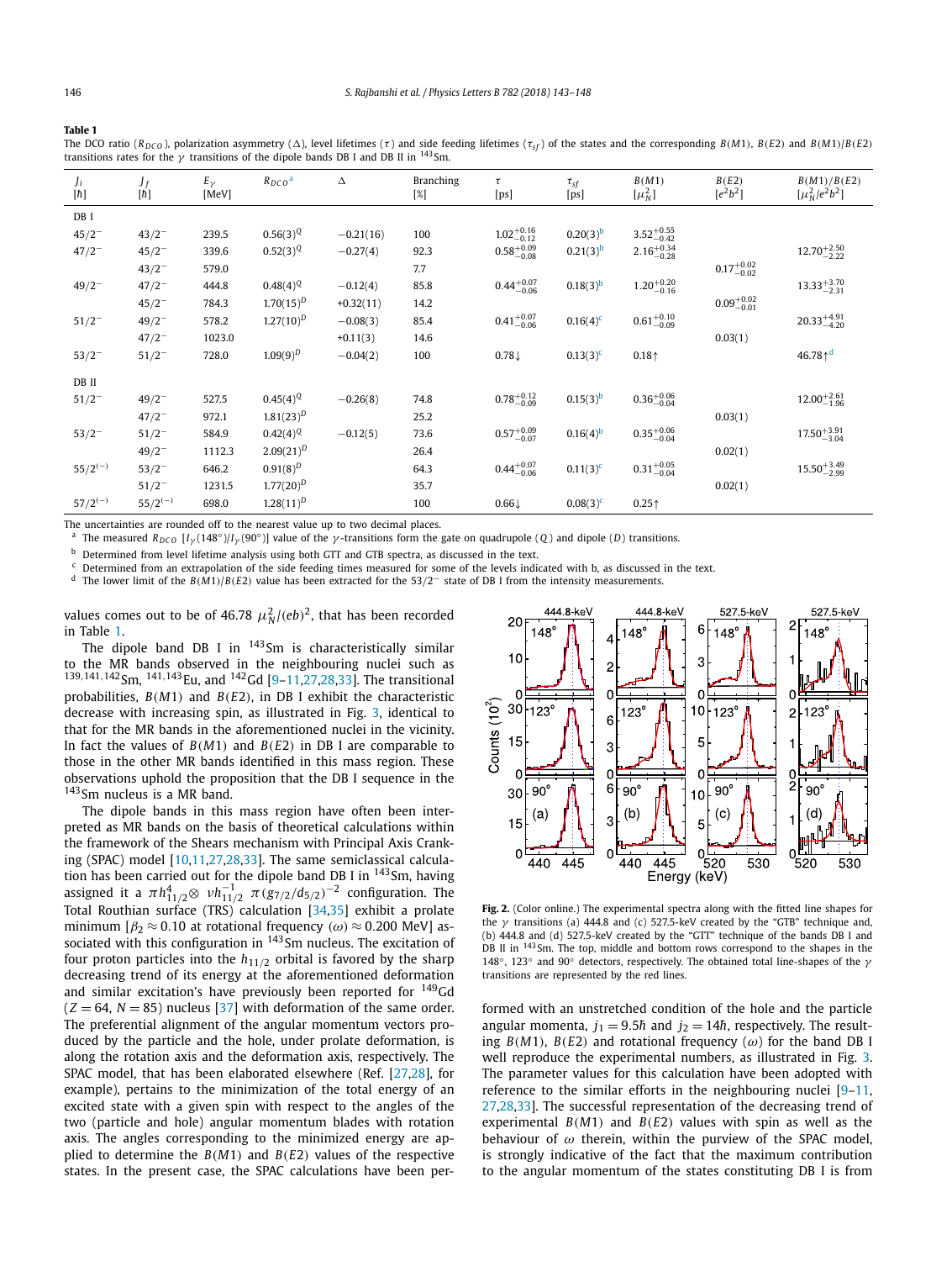<span id="page-4-0"></span>

**Fig. 3.** (Color online.) Comparison of the experimental results for the dipole bands DB I (represented by the black filled squares) and DB II (represented by the red filled solid circles) in <sup>143</sup>Sm with the SPAC model (solid black and red lines for the DB I and DB II, respectively) and the Clark and Macchiavelli's description (black dashed lines). The *B(M*1*)* and *B(E*2*)* transition strengths against spin (*I*) have been depicted in (a) and (b), respectively. The variation of *R* with spin (*I*) and the dependence of spin  $(I)$  on the rotational frequency  $(\omega)$  are shown in the inset of  $(a)$ and (b), respectively.



**Fig. 4.** (Color online.) Comparison of the experimental *B(M*1*)*/*B(E*2*)* values for the dipole bands DB I (represented by the black filled squares) and DB II (represented by the red filled solid circles) in 143Sm with the SPAC model (solid black and red lines for the DB I and DB II, respectively) and the Clark and Macchiavelli's description (black dashed lines). Inset (a) shows the experimental transition quadrupole moment parameter *Qt* (solid black square) along with the results obtained from the TRS calculations (solid black line) for DB I. Inset (b) shows the moment of inertia of the core and the shears angles ( $\theta_1$  and  $\theta_I$ ) for the dipole band DB II.

the shears mechanism, thus confirming the earlier interpretation by Raut et al. [\[13\]](#page-5-0). However, it is intriguing to address the rapidly falling trend of the  $B(M1)/B(E2)$  ratio at the highest spins in DB I, so predicted by the SPAC model calculation, and that is in sharp contradiction to the observed sharp rise of the same (Fig. 4). This decreasing trend of the  $B(M1)/B(E2)$  value is due to the evolving contribution of the collective core rotation along the band as depicted in the inset of Fig. 3 (a). There is a precedence of reproducing the experimentally observed falling trend of *B(M*1*)/B(E*2*)* in case of shears band in  $139$ Sm [\[9\]](#page-5-0) by incorporating an increase in the collective contribution along the sequence. Therefore, the (reverse trend of) increase in the ratio, identified in the present investigation, might actually be indicative of a reduction in the core contribution along the DBI band in <sup>143</sup>Sm.

A confirmation to the proposition (on the evolving core contribution) was obtained from a further (semiclassical) calculation, following the prescription of the Clark and Macchiavelli [\[8\]](#page-5-0), that was carried out for the DBI band in  $^{143}$ Sm, ascribed to the  $\pi h_{11/2}^4$ ⊗  $v h_{11/2}^{-1}$   $\pi (g_{7/2}/d_{5/2})^{-2}$  configuration. This calculation, at variance with the SPAC model, incorporates a smooth decrease in the core angular momentum (*R*) along the band as per the expression,  $R = 2 \times (26.5 - I)/\xi$ ,  $\xi$  being the number of observed states in the band. The scalar addition of the (*R*) with the shears angular momentum  $(|\overrightarrow{j}_{\textit{sh}}| = |\overrightarrow{j}_p + \overrightarrow{j}_h|$ ; where  $|\overrightarrow{j}_p|$  and  $|\overrightarrow{j}_h|$  are the angular momentum vectors for the particles and the holes, respectively) produces the total angular momentum of the state (*I*). The transition probabilities are calculated from the equations elaborated in Ref. [\[8\]](#page-5-0). The results in the present case, carried out using  $j_p = 16\hbar$ ,  $j_h = 10.5\hbar$  and  $\xi = 6$ , are in excellent overlap with the experimental  $\omega$ ,  $B(M1)$ ,  $B(E2)$  and  $B(M1)/B(E2)$  values in DBI, as illustrated in Figs. 3 and 4. It emerges that the angular momentum contribution from the collective rotation, *R*, is ∼2 at the bandhead 43*/*2− and smoothly decreases to 0 at the highest observed state 53*/*2*(*−*)* . Similar decreasing feature of the transition quadrupole moment parameter  $Q_t$  has been obtained from the TRS calculation in agreement with the values derived from the present experimental results, as shown in the inset (a) of Fig. 4. This implies that the core becomes more and more symmetric, with respect to the total angular momentum, as the angular momentum blades close-in to generate the high spin states in DBI and thus leads to a reduction in the collectivity along the band DB I. Together, the SPAC and the Clark–Macchiavelli calculations affirm the MR character of the DBI band in <sup>143</sup>Sm along with a novel evidence of decreasing core contribution with increasing spin along the sequence.

However, if the 53*/*2− state is not the member of the dipole band DB I the SPAC model calculation is in better agreement with the measured  $B(M1)$  values throughout the band. This implies that the shears mechanism with the principal axis cranking may represents an alternative interpretation of generation of the angular momentum in the dipole band DB I and this alternative scenario cannot be ruled out.

The unique observation of the present study pertains to the dipole band DB II that bifurcates from DB I at 49*/*2− and emerges as an energetically favoured sequence thereafter. The *I* vs. *ω* plot (Fig. 3) for this band illustrates generation of much angular momentum (*I*) with very little increment in the rotational frequency  $(\omega)$ , thus indicating an increase in the collectivity along DB II. Indeed, the SPAC calculations carried out for DB II, assigned with the same quasiparticle configuration as DB I, yield a satisfactory *overlap with the experimental*  $ω$ *,*  $B(M1)$ *,*  $B(E2)$  *and*  $B(M1)/B(E2)$ values (Figs. 3 and 4) only when the moment of inertia ( *J*) of the core is allowed to increase with spin, as depicted in Fig. 4. This calculation conclusively establish that the increasing angular momentum along DB II entirely results from the increasing contribution of the core rotation therein as is indicated by the unit slope of *R* vs *I* plot in Fig. 3 while the orientation of the angular momentum blades (shears) is almost fixed throughout the sequence (Fig. 4). It may thus be stated that the DB II sequence represents a scenario where the collective core rotation is a more favored mechanism for generation of angular momentum rather than the alignment of the angular momentum blades underlying the MR/shears phenomenon. It is imperative to distinguish this